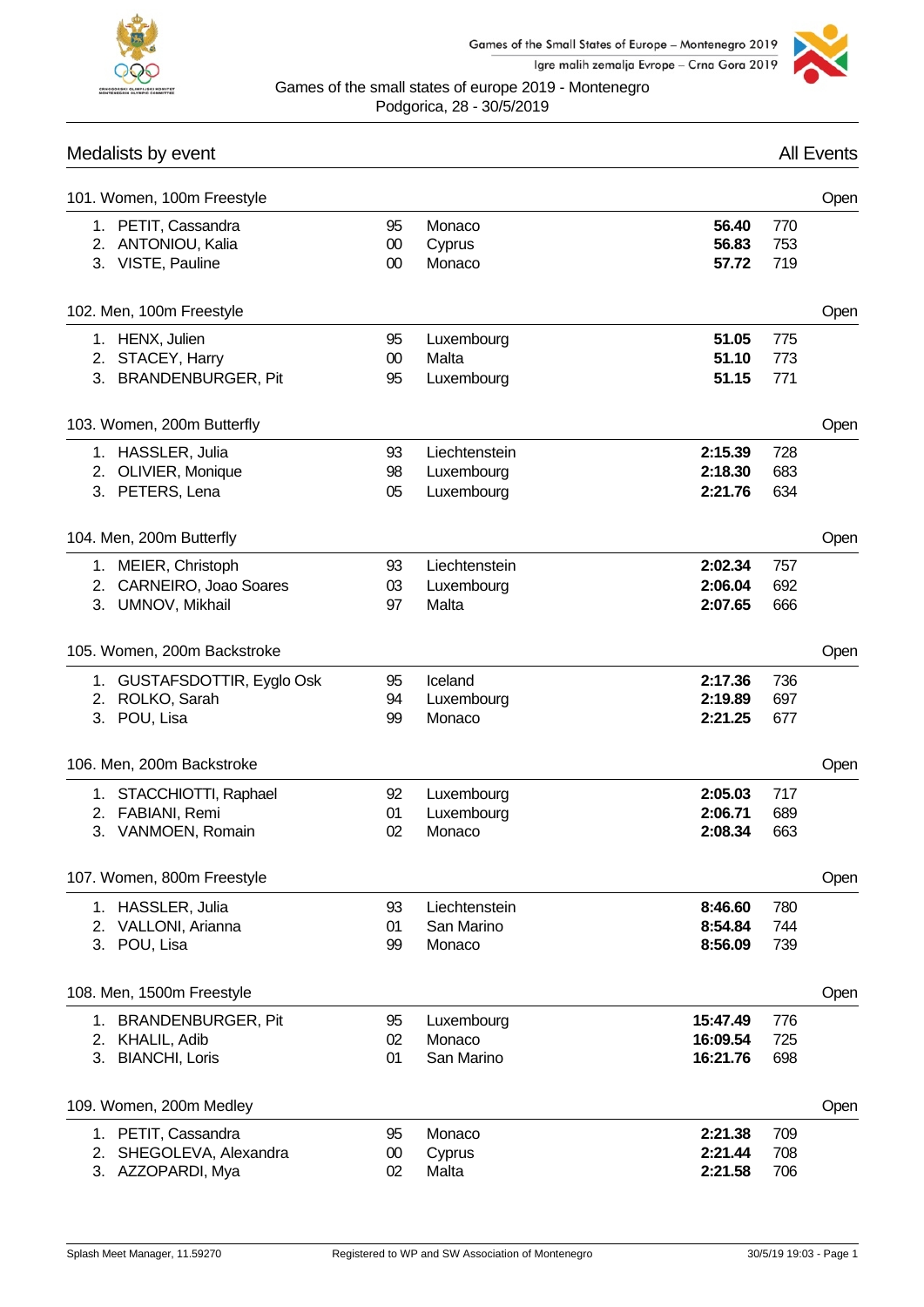



|    | 110. Men, 200m Medley          |        |               |         |     | Open |
|----|--------------------------------|--------|---------------|---------|-----|------|
|    | 1. STACCHIOTTI, Raphael        | 92     | Luxembourg    | 2:03.11 | 794 |      |
|    | 2. MEIER, Christoph            | 93     | Liechtenstein | 2:04.31 | 771 |      |
|    | 3. TSIOPANIS, Thomas           | 93     | Cyprus        | 2:06.79 | 726 |      |
|    | 111. Women, 4 x 100m Freestyle |        |               |         |     | Open |
|    | 1. Monaco 1                    |        | Monaco        | 3:53.33 | 735 |      |
|    | 2. Cyprus 1                    |        | Cyprus        | 3:56.05 | 710 |      |
|    | 3. Malta 1                     |        | Malta         | 3:57.61 | 696 |      |
|    | 112. Men, 4 x 100m Freestyle   |        |               |         |     | Open |
|    | 1. Luxembourg 1                |        | Luxembourg    | 3:26.43 | 758 |      |
|    | 2. Malta 1                     |        | Malta         | 3:28.67 | 734 |      |
|    | 3. Iceland 1                   |        | Iceland       | 3:29.60 | 724 |      |
|    | 201. Women, 50m Breaststroke   |        |               |         |     | Open |
|    | 1. PETIT, Cassandra            | 95     | Monaco        | 33.62   | 668 |      |
|    | 2. MCGONIGLE, Alexandra        | 01     | Malta         | 33.91   | 651 |      |
|    | 3. TUDO, Nadia                 | 97     | Andorra       | 33.94   | 649 |      |
|    | 202. Men, 50m Breaststroke     |        |               |         |     | Open |
|    | 1. MCKEE, Anton Sveinn         | 93     | Iceland       | 27.93   | 802 |      |
|    | 2. ZAGKAS, Omiros              | 93     | Cyprus        | 28.86   | 726 |      |
|    | 3. MEIER, Christoph            | 93     | Liechtenstein | 29.35   | 691 |      |
|    | 203. Women, 100m Backstroke    |        |               |         |     | Open |
|    | 1. GUSTAFSDOTTIR, Eyglo Osk    | 95     | Iceland       | 1:02.02 | 822 |      |
|    | 2. ROLKO, Sarah                | 94     | Luxembourg    | 1:04.36 | 735 |      |
|    | 3. RAMIREZ ABELLA, Monica      | 93     | Andorra       | 1:05.99 | 682 |      |
|    | 204. Men, 100m Backstroke      |        |               |         |     | Open |
|    | 1. STACCHIOTTI, Raphael        | 92     | Luxembourg    | 56.95   | 754 |      |
|    | 2. IAKOVIDIS, Filippos         | $00\,$ | Cyprus        | 57.22   | 744 |      |
| 3. | <b>THORARINSSON, Kristinn</b>  | 96     | Iceland       | 57.39   | 737 |      |
|    | 205. Women, 400m Freestyle     |        |               |         |     | Open |
|    | 1. HASSLER, Julia              | 93     | Liechtenstein | 4:15.18 | 795 |      |
|    | 2. OLIVIER, Monique            | 98     | Luxembourg    | 4:18.63 | 764 |      |
|    | 3. POU, Lisa                   | 99     | Monaco        | 4:22.24 | 733 |      |
|    | 206. Men, 400m Freestyle       |        |               |         |     | Open |
|    | 1. BRANDENBURGER, Pit          | 95     | Luxembourg    | 3:56.17 | 809 |      |
|    | 2. KHALIL, Adib                | 02     | Monaco        | 4:05.96 | 716 |      |
|    | 3. SCHMITZ, Jacques            | 02     | Luxembourg    | 4:06.29 | 713 |      |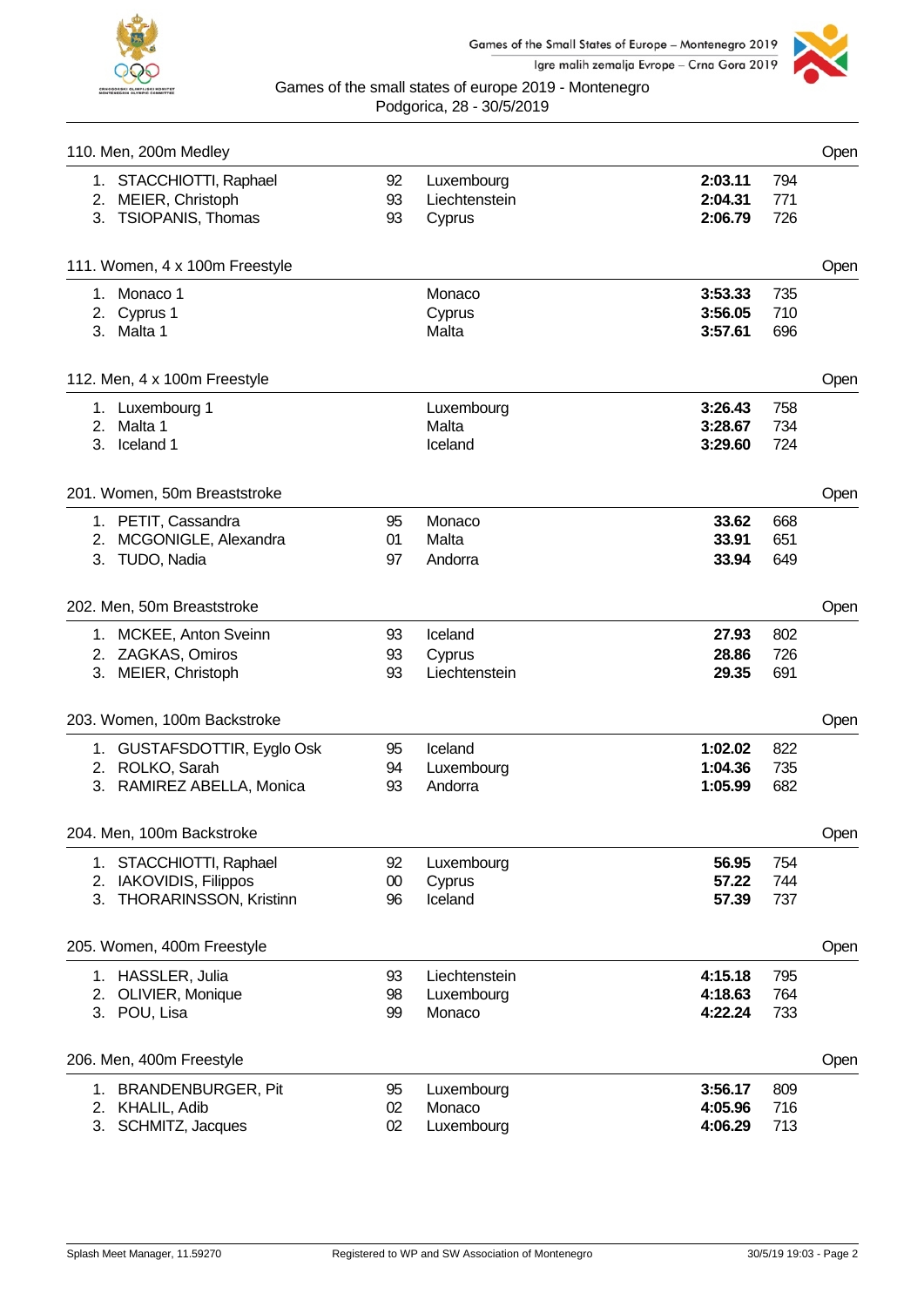



|    | 207. Women, 100m Butterfly           |          |                             |                    |            | Open |
|----|--------------------------------------|----------|-----------------------------|--------------------|------------|------|
|    | 1. HASSLER, Julia<br>2. PETERS, Lena | 93<br>05 | Liechtenstein<br>Luxembourg | 1:02.27<br>1:02.54 | 707<br>698 |      |
|    | 3. PETIT, Cassandra                  | 95       | Monaco                      | 1:02.86            | 687        |      |
|    | 208. Men, 100m Butterfly             |          |                             |                    |            | Open |
|    | 1. STACCHIOTTI, Raphael              | 92       | Luxembourg                  | 55.07              | 740        |      |
|    | 2. HENX, Julien                      | 95       | Luxembourg                  | 55.35              | 729        |      |
|    | 3. UMNOV, Mikhail                    | 97       | Malta                       | 56.07              | 701        |      |
|    | 209. Women, 200m Breaststroke        |          |                             |                    |            | Open |
|    | 1. IOANNOU, izabella                 | 04       | Cyprus                      | 2:37.95            | 683        |      |
|    | 2. ARNGEIRSDOTTIR, Karen Mist        | $00\,$   | Iceland                     | 2:38.69            | 673        |      |
|    | 3. TUDO, Nadia                       | 97       | Andorra                     | 2:39.19            | 667        |      |
|    | 210. Men, 200m Breaststroke          |          |                             |                    |            | Open |
|    | 1. MCKEE, Anton Sveinn               | 93       | Iceland                     | 2:10.41            | 916        |      |
|    | 2. MEIER, Christoph                  | 93       | Liechtenstein               | 2:16.71            | 795        |      |
|    | 3. SAINTON, Marcus                   | 02       | Monaco                      | 2:17.72            | 778        |      |
|    | 211. Women, 4 x 200m Freestyle       |          |                             |                    |            | Open |
|    | 1. Luxembourg 1                      |          | Luxembourg                  | 8:30.38            | 742        |      |
|    | 2. Monaco 1                          |          | Monaco                      | 8:31.74            | 736        |      |
|    | 3. Malta 1                           |          | Malta                       | 8:32.44            | 733        |      |
|    | 212. Men, 4 x 200m Freestyle         |          |                             |                    |            | Open |
|    | 1. Luxembourg 1                      |          | Luxembourg                  | 7:40.75            | 749        |      |
|    | 2. Malta 1                           |          | Malta                       | 7:46.32            | 723        |      |
| 3. | Iceland 1                            |          | Iceland                     | 7:48.21            | 714        |      |
|    | 301. Women, 50m Freestyle            |          |                             |                    |            | Open |
|    | 1. PETIT, Cassandra                  | 95       | Monaco                      | 25.78              | 774        |      |
|    | 2. ANTONIOU, Kalia                   | $00\,$   | Cyprus                      | 26.01              | 753        |      |
|    | 3. GUDMUNDSDOTTIR, Johanna Elin      | 01       | Iceland                     | 26.15              | 741        |      |
|    | 302. Men, 50m Freestyle              |          |                             |                    |            | Open |
|    | 1. HENX, Julien                      | 95       | Luxembourg                  | 23.14              | 737        |      |
|    | 1. ZAGKAS, Omiros                    | 93       | Cyprus                      | 23.14              | 737        |      |
|    | 3. JASMINUSON, Dado Fenrir           | 95       | Iceland                     | 23.15              | 736        |      |
|    | 303. Women, 50m Backstroke           |          |                             |                    |            | Open |
|    | 1. GUSTAFSDOTTIR, Eyglo Osk          | 95       | Iceland                     | 29.46              | 774        |      |
|    | 2. ROLKO, Sarah                      | 94       | Luxembourg                  | 30.22              | 717        |      |
| 3. | RAMIREZ ABELLA, Monica               | 93       | Andorra                     | 30.28              | 713        |      |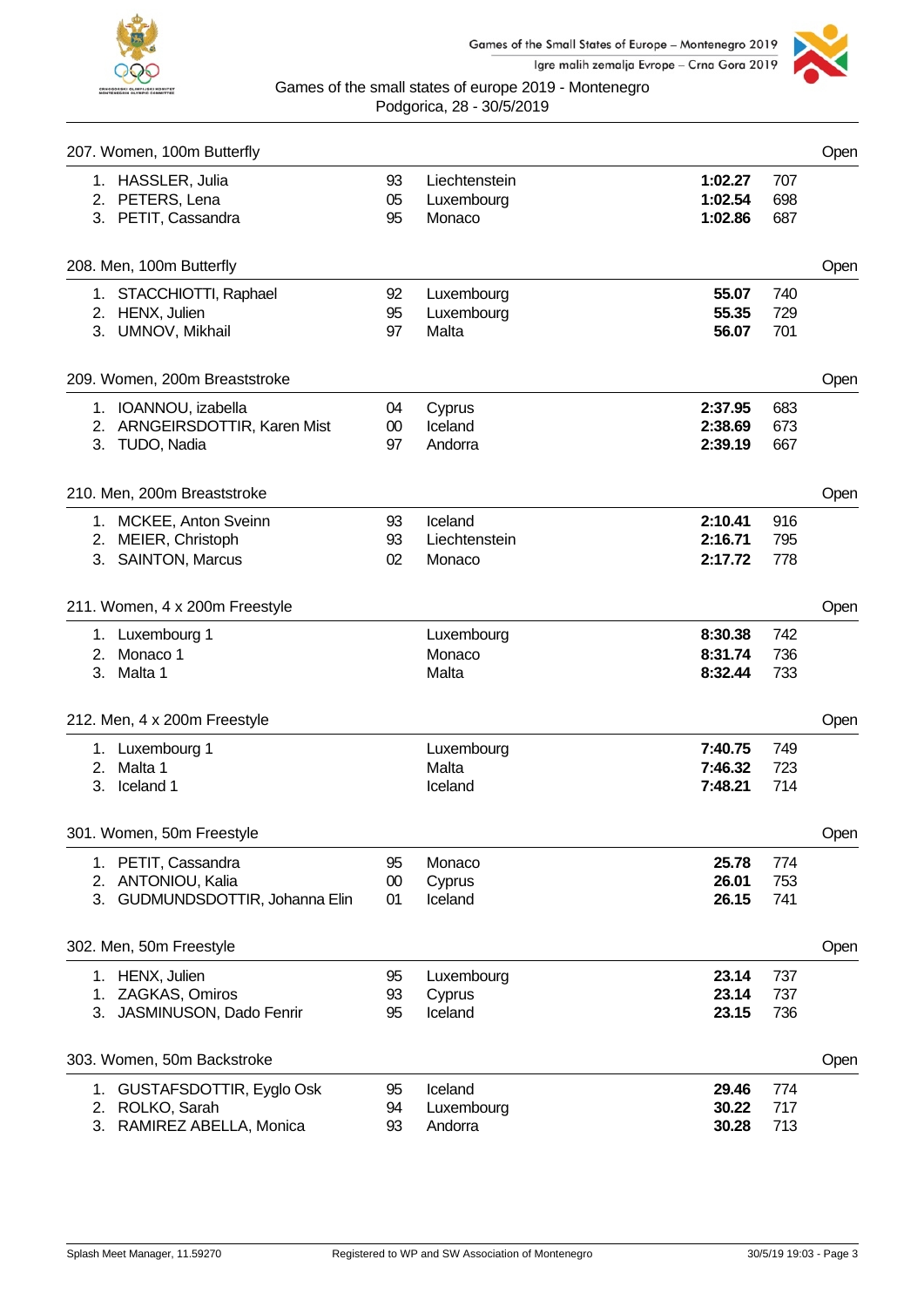



|    | 304. Men, 50m Backstroke                                                              |                |                                  |                               |                   | Open |
|----|---------------------------------------------------------------------------------------|----------------|----------------------------------|-------------------------------|-------------------|------|
|    | 1. HRAFNKELSSON, Kolbeinn<br>1. STACCHIOTTI, Raphael<br>3. THORARINSSON, Kristinn     | 94<br>92<br>96 | Iceland<br>Luxembourg<br>Iceland | 26.33<br>26.33<br>26.63       | 761<br>761<br>735 |      |
|    | 305. Women, 100m Breaststroke                                                         |                |                                  |                               |                   | Open |
|    | 1. TUDO, Nadia<br>2. ARNGEIRSDOTTIR, Karen Mist<br>3. VILHJALMSDOTTIR, Sunna Svanlaug | 97<br>00<br>00 | Andorra<br>Iceland<br>Iceland    | 1:12.86<br>1:13.96<br>1:14.48 | 681<br>651<br>638 |      |
|    |                                                                                       |                |                                  |                               |                   |      |
|    | 306. Men, 100m Breaststroke                                                           |                |                                  |                               |                   | Open |
|    | 1. MCKEE, Anton Sveinn                                                                | 93             | Iceland                          | 1:00.33                       | 849               |      |
|    | 2. MEIER, Christoph                                                                   | 93             | Liechtenstein                    | 1:03.93<br>1:04.10            | 713               |      |
|    | 3. SAINTON, Marcus                                                                    | 02             | Monaco                           |                               | 707               |      |
|    | 307. Women, 50m Butterfly                                                             |                |                                  |                               |                   | Open |
|    | 1. PETIT, Cassandra                                                                   | 95             | Monaco                           | 27.76                         | 681               |      |
|    | 2. SHEGOLEVA, Alexandra                                                               | 00             | Cyprus                           | 28.14                         | 654               |      |
|    | 3. GUDMUNDSDOTTIR, Johanna Elin                                                       | 01             | Iceland                          | 28.31                         | 642               |      |
|    | 308. Men, 50m Butterfly                                                               |                |                                  |                               |                   | Open |
|    | 1. HENX, Julien                                                                       | 95             | Luxembourg                       | 24.30                         | 786               |      |
|    | 2. CHETCUTI, Andrew                                                                   | 92             | Malta                            | 24.61                         | 757               |      |
|    | 3. LOMERO ARENAS, Bernat                                                              | 97             | Andorra                          | 25.27                         | 699               |      |
|    | 309. Women, 400m Medley                                                               |                |                                  |                               |                   | Open |
|    | 1. HASSLER, Julia                                                                     | 93             | Liechtenstein                    | 4:58.29                       | 712               |      |
|    | 2. POU, Lisa                                                                          | 99             | Monaco                           | 4:58.95                       | 707               |      |
|    | 3. KRISTJANSDOTTIR, Maria Fanney                                                      | 00             | Iceland                          | 5:04.39                       | 670               |      |
|    | 310. Men, 400m Medley                                                                 |                |                                  |                               |                   | Open |
|    | 1. STACCHIOTTI, Raphael                                                               | 92             | Luxembourg                       | 4:24.33                       | 785               |      |
|    | 2. MEIER, Christoph                                                                   | 93             | Liechtenstein                    | 4:30.27                       | 734               |      |
|    | 3. CARNEIRO, Joao Soares                                                              | 03             | Luxembourg                       | 4:37.78                       | 676               |      |
|    | 311. Women, 200m Freestyle                                                            |                |                                  |                               |                   | Open |
|    | 1. HASSLER, Julia                                                                     | 93             | Liechtenstein                    | 2:01.58                       | 802               |      |
|    | 2. OLIVIER, Monique                                                                   | 98             | Luxembourg                       | 2:02.79                       | 778               |      |
|    | 3. PETIT, Cassandra                                                                   | 95             | Monaco                           | 2:05.54                       | 728               |      |
|    | 312. Men, 200m Freestyle                                                              |                |                                  |                               |                   | Open |
| 1. | <b>BRANDENBURGER, Pit</b>                                                             | 95             | Luxembourg                       | 1:52.60                       | 743               |      |
|    | 2. VETSCH, Patrick                                                                    | 99             | Liechtenstein                    | 1:55.77                       | 683               |      |
| 3. | <b>BJARNASON, Throestur</b>                                                           | 97             | Iceland                          | 1:56.59                       | 669               |      |